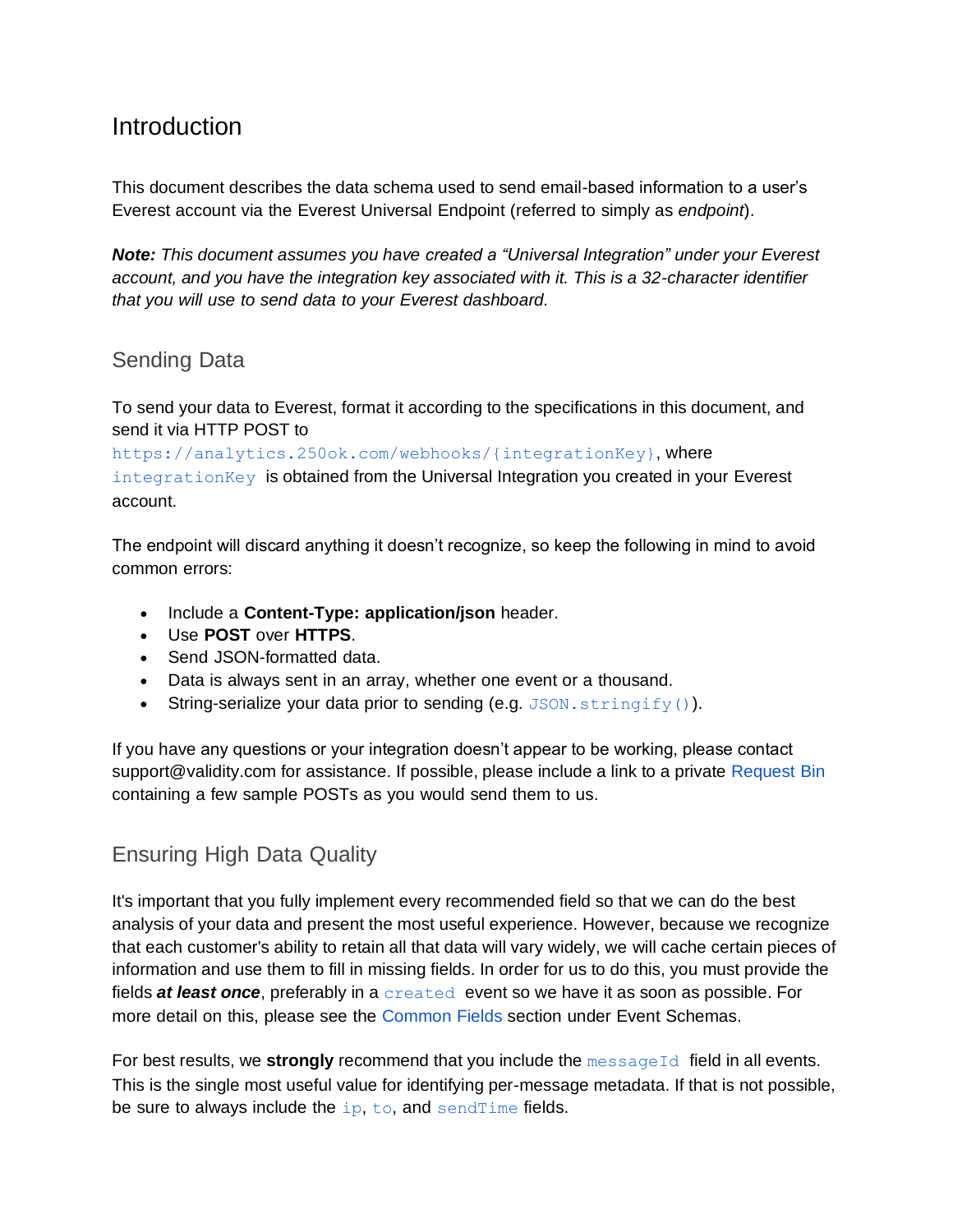# Supported Events

The endpoint accepts data for the following events based on message or recipient activity.

| <b>Event Type</b> | <b>Description</b>                                                                                                                                                                                                                           |  |  |  |  |
|-------------------|----------------------------------------------------------------------------------------------------------------------------------------------------------------------------------------------------------------------------------------------|--|--|--|--|
| created           | Generated when a message is created and handed off to another system for<br>sending. Some ESPs support this event, if you're sending through your own<br>infrastructure this event is analogous to queuing the message to an SMTP<br>server. |  |  |  |  |
| delivered         | Generated when the intended recipient's domain has accepted the<br>message.                                                                                                                                                                  |  |  |  |  |
| deferred          | Generated when the intended recipient's domain has temporarily refused<br>delivery, as in the case of a connection or message quota being exceeded.                                                                                          |  |  |  |  |
| filtered          | Generated when the sending system determines it will not attempt to send<br>the message. An example would be because the recipient is on an internal<br>suppression list.                                                                    |  |  |  |  |
| bounced           | Generated when the intended recipient's domain permanently refuses<br>delivery for any reason.                                                                                                                                               |  |  |  |  |
| read              | Generated when a recipient has opened the message.                                                                                                                                                                                           |  |  |  |  |
| click             | Generated when a link embedded in the message has been clicked.                                                                                                                                                                              |  |  |  |  |
| unsubscribed      | Generated when a recipient opts-out of some or all communications from the<br>sender.                                                                                                                                                        |  |  |  |  |
| complained        | Generated when an FBL report has been received.                                                                                                                                                                                              |  |  |  |  |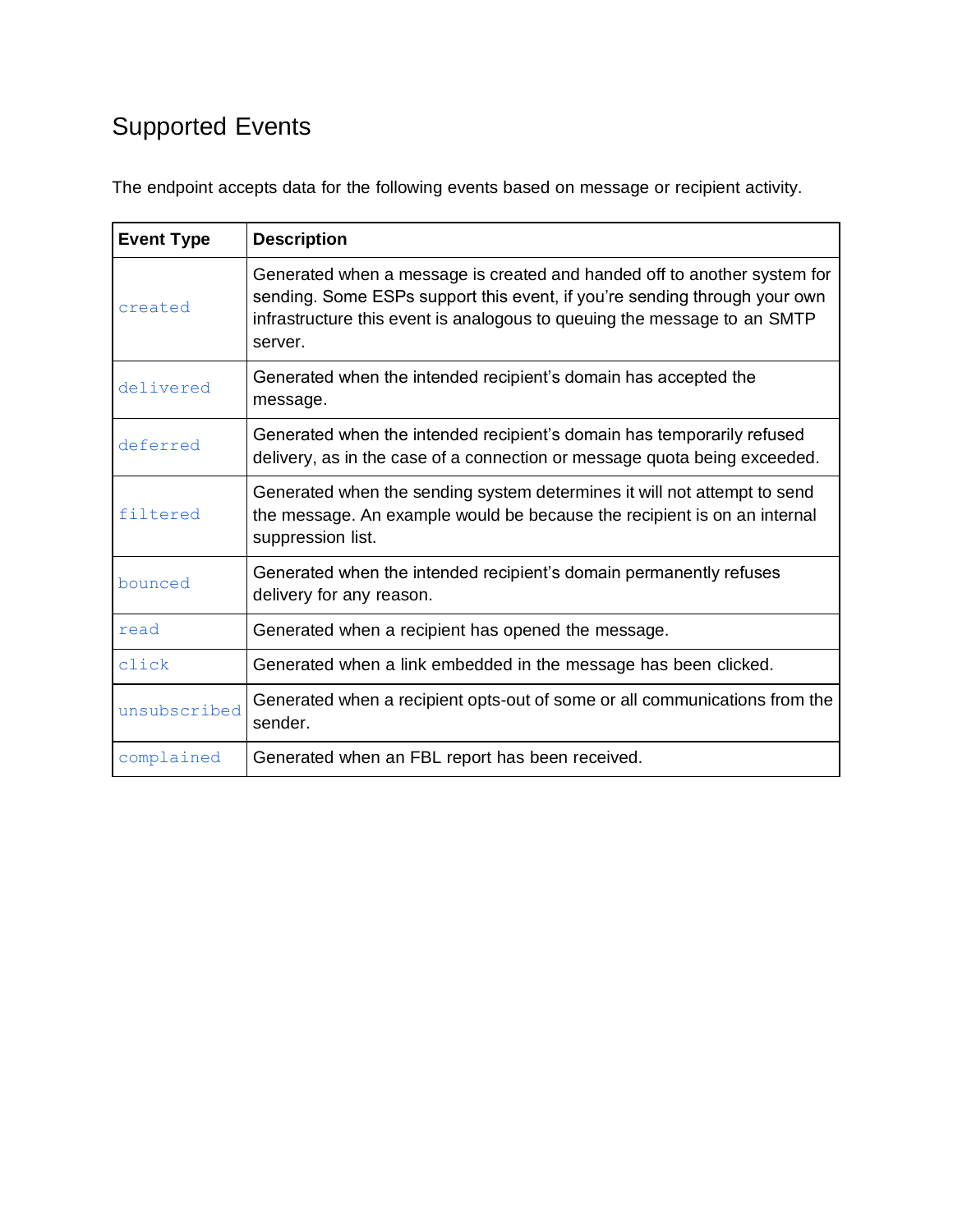# Reserved Fields

This is the primary list of fields and their descriptions. Individual event specifications are provided in the sections that follow.

| <b>Field</b> | <b>Description</b>                                                                                                                                                                                                                                                  |  |  |  |
|--------------|---------------------------------------------------------------------------------------------------------------------------------------------------------------------------------------------------------------------------------------------------------------------|--|--|--|
| attempts     | <b>Integer;</b> The number of delivery attempts before the message was delivered or<br>dropped.                                                                                                                                                                     |  |  |  |
| bounceCode   | <b>Integer;</b> A numeric bounce classification, if available. The bounce_class field<br>from SparkPost or the value returned by BounceStudio are good examples.                                                                                                    |  |  |  |
| deviceIP     | String; For Read and Click events this is the IP address, in dotted-quad<br>format, of the device on which the user opened the message or clicked a<br>tracked link.                                                                                                |  |  |  |
| dkimDomain   | <b>String;</b> The domain associated with the DKIM signature whose validation<br>results are recorded in the dkimResult field.                                                                                                                                      |  |  |  |
| dkimResult   | <b>String</b> ; The outcome of DKIM validation.                                                                                                                                                                                                                     |  |  |  |
| event        | String; The event being reported. See the previous section for a list of valid<br>event names.                                                                                                                                                                      |  |  |  |
| eventTime    | <b>Integer;</b> The time the event originally occurred, expressed in milliseconds<br>since the epoch.                                                                                                                                                               |  |  |  |
| fblDomain    | <b>String</b> ; The recipient domain reporting a spam complaint.                                                                                                                                                                                                    |  |  |  |
| from         | <b>String;</b> The value of the From: header of the message associated with this<br>event.                                                                                                                                                                          |  |  |  |
| ip           | String; The IP address, in dotted-quad format, responsible for transmitting the<br>message associated with this event.                                                                                                                                              |  |  |  |
| messageId    | <b>String;</b> The value of the Message-ID header from the message associated with<br>this event.                                                                                                                                                                   |  |  |  |
| method       | String; For unsubscribed events, the mechanism used to unsubscribe. Either<br>http' or 'smtp'.                                                                                                                                                                      |  |  |  |
| properties   | <b>Object;</b> A collection of key/value pairs. Note that even if this field is not<br>supplied, any non-reserved keys and their values will be collected during<br>parsing and inserted into the properties object. Choose whichever method<br>works best for you. |  |  |  |
| sendTime     | Integer; The time the message associated with this event was considered<br>'sent' by the user. Normally, this is the same as the eventTime of the created                                                                                                           |  |  |  |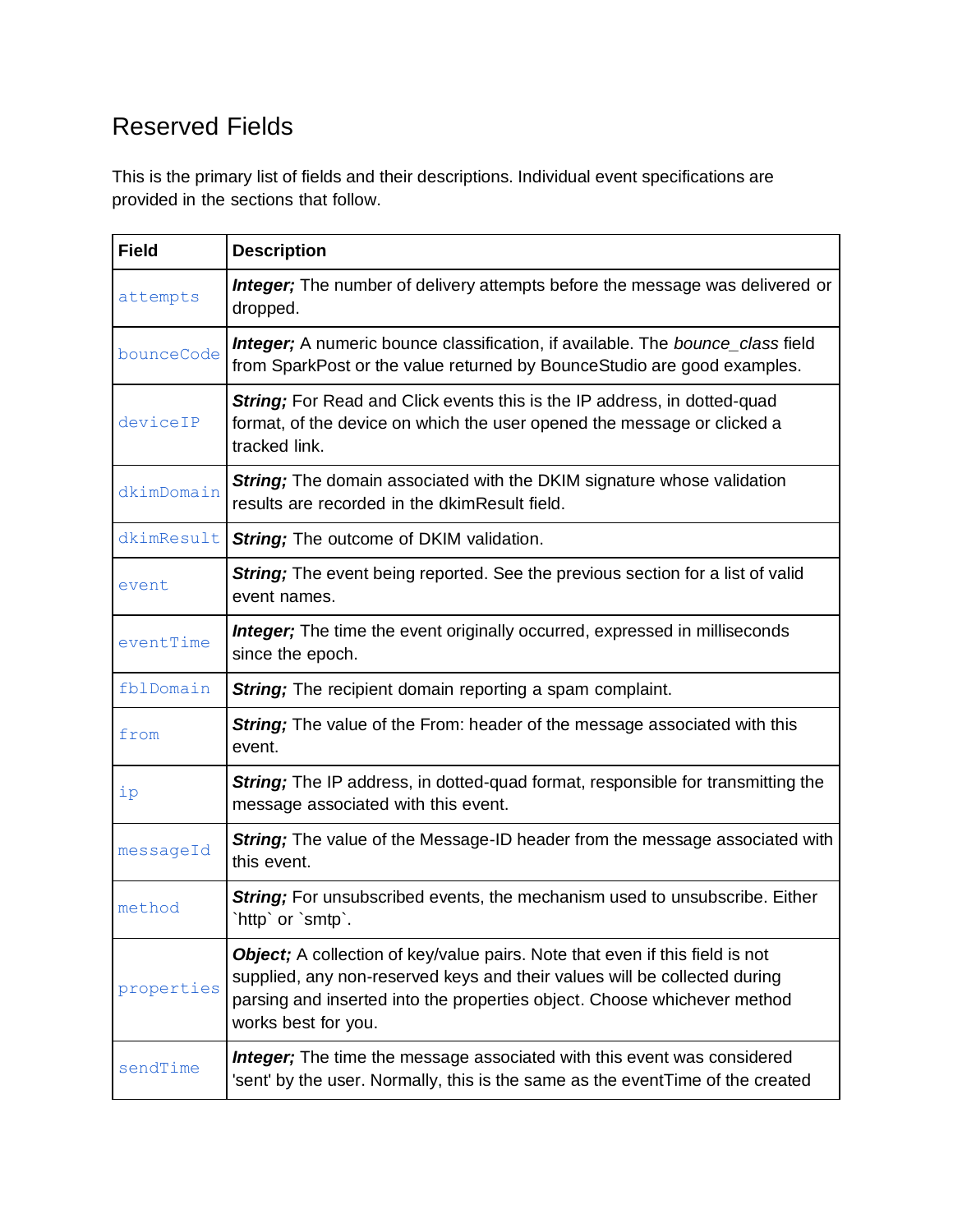|           | event, or the same as the message's Date: header. Like event Time, this value<br>must always be expressed as milliseconds from the epoch.                                                                                                                              |  |  |  |
|-----------|------------------------------------------------------------------------------------------------------------------------------------------------------------------------------------------------------------------------------------------------------------------------|--|--|--|
| smtpFrom  | <b>String;</b> The value of the MAIL FROM command used when transmitting the<br>message.                                                                                                                                                                               |  |  |  |
| smtpLog   | <b>String;</b> The SMTP response received when a message is delivered, deferred,<br>or bounced (rejected in protocol).                                                                                                                                                 |  |  |  |
| smtpTo    | String; The value of the RCPT TO command used when transmitting the<br>message.                                                                                                                                                                                        |  |  |  |
| spfDomain | <b>String;</b> The domain associated with the SPF result recorded in spfResult.                                                                                                                                                                                        |  |  |  |
| spfResult | String; The outcome of SPF verification.                                                                                                                                                                                                                               |  |  |  |
| subject   | <b>String</b> ; The value of the Subject: header of the message associated with this<br>event.                                                                                                                                                                         |  |  |  |
| tags      | <b>String</b> ; An array of string values.                                                                                                                                                                                                                             |  |  |  |
| to        | <b>String;</b> The value of the To: header of the message associated with this event.                                                                                                                                                                                  |  |  |  |
| url       | <b>String;</b> For click events (and read, if you wish) the URL associated with the<br>event. For clicks this would be the URL visited by the user. For reads this<br>would be the URL used to track user activity (e.g. a tracking pixel or other form<br>of beacon). |  |  |  |
| userAgent | <b>String;</b> The value of the User-Agent: header of the HTTP request associated<br>with the Read or Click event.                                                                                                                                                     |  |  |  |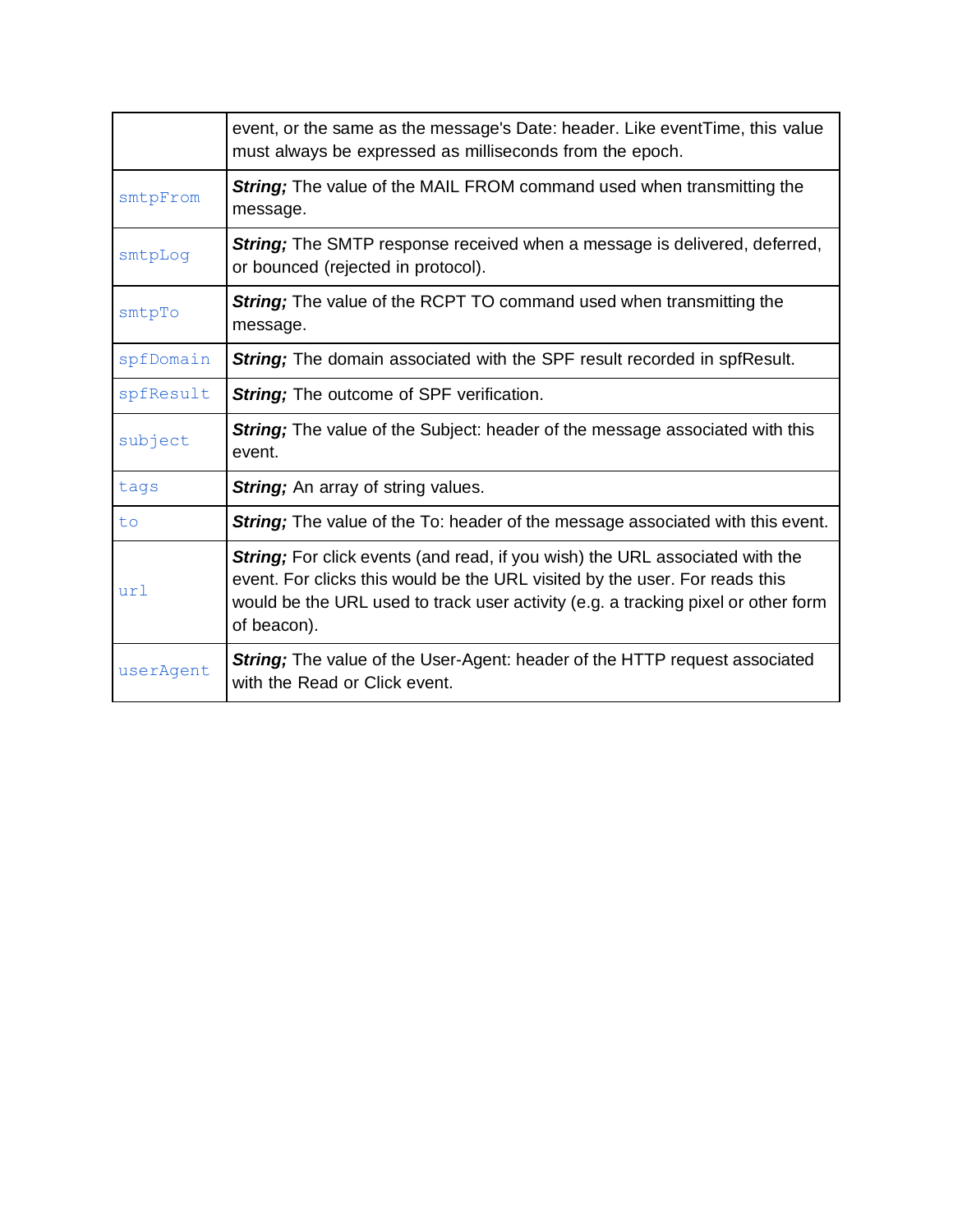# Event Schemas

# Common Fields

These fields can be present in all events. As previously mentioned, we recognize that you may face technical challenges in doing this. So, for your convenience, we will cache these fields if we see them on the created or delivered events and will use the cached data to flesh out subsequent events omitting them.

| <b>Name</b> |         | Required   Recommended   Cached |         | <b>Notes</b>                                                                                                                                      |
|-------------|---------|---------------------------------|---------|---------------------------------------------------------------------------------------------------------------------------------------------------|
| event       | $\star$ |                                 |         | Unidentified or unrecognized events are<br>discarded.                                                                                             |
| eventTime   |         | $\star$                         |         | If omitted, we will use the time you sent<br>the event to us, which could create<br>misleading event histories.                                   |
| from        |         | $\star$                         | $\star$ |                                                                                                                                                   |
| ip          |         | $\star$                         | $\star$ | If omitted, prevents us from correlating<br>IP-based reputation threats and delivery<br>issues.                                                   |
| messageId   | $\star$ |                                 |         | If omitted, we use other data to correlate<br>events, but the method is fallible and<br>can create misleading event<br>histories/summaries.       |
| properties  |         |                                 | $\star$ |                                                                                                                                                   |
| sendTime    |         | $\star$                         | $\star$ |                                                                                                                                                   |
| smtpFrom    |         | $\star$                         | $\star$ |                                                                                                                                                   |
| smtpTo      |         | $\star$                         | $\star$ |                                                                                                                                                   |
| subject     |         | $\star$                         | $\star$ | If omitted, value of analytics tools is<br>diminished, you will be unable to<br>correlate campaign subject lines with<br>performance information. |
| tags        |         |                                 | $\star$ |                                                                                                                                                   |
| to          |         | $\star$                         | $\star$ | If omitted, value of analytics tools is<br>diminished, you will be unable to<br>correlate positive and negative                                   |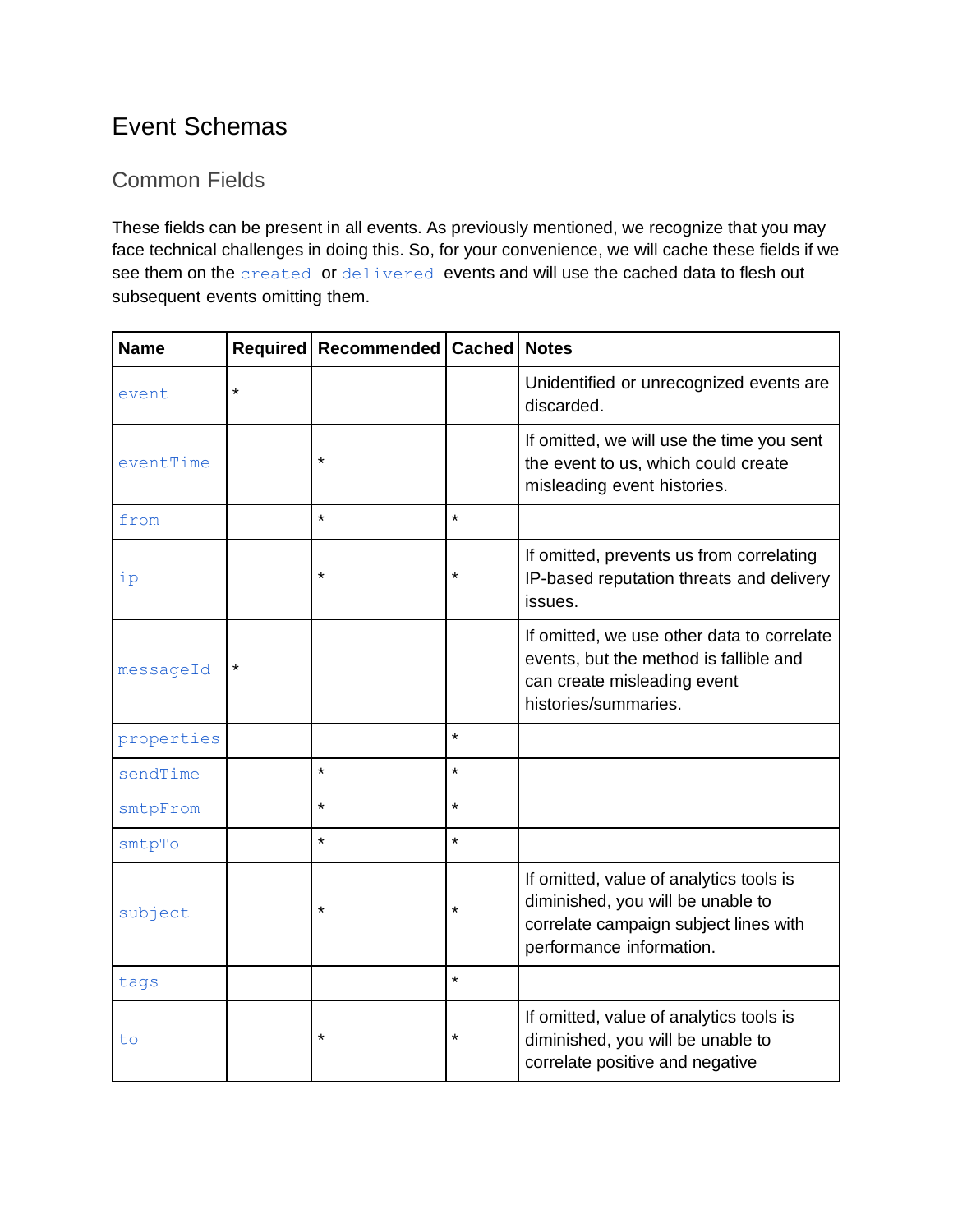|  |  | deliverability and campaign performance<br>data with individual recipient behaviors. |
|--|--|--------------------------------------------------------------------------------------|
|--|--|--------------------------------------------------------------------------------------|

If it's no problem for you to send them on all events, great! If you can gain some efficiencies by doing it only once, we **strongly** recommend sending them on the created event. As that's the first logical event in the message/recipient interaction lifecycle, we can put your data to best use by receiving it on that event.

### Event: Created

Generated when a message is created and handed off to another system for sending. Some ESPs support this event, if you're sending through your own infrastructure this event is analogous to queuing the message to an SMTP server.

Event Fields

Same as Common Fields, with event set to created.

#### Event: Delivered

Generated when the intended recipient's domain has accepted the message.

#### Event Fields

Incorporates all Common Fields, with event set to delivered, and adds the following unique fields:

● attempts

### Event: Deferred

Generated when the intended recipient's domain has temporarily refused delivery, as in the case of a connection or message quota being exceeded.

#### Event Fields

Incorporates all Common Fields, with event set to deferred, and adds the following unique fields:

● attempts ● smtpLog

### Event: Filtered

Generated when the sending system determines it will not attempt to send the message. An example would be because the recipient is on an internal suppression list.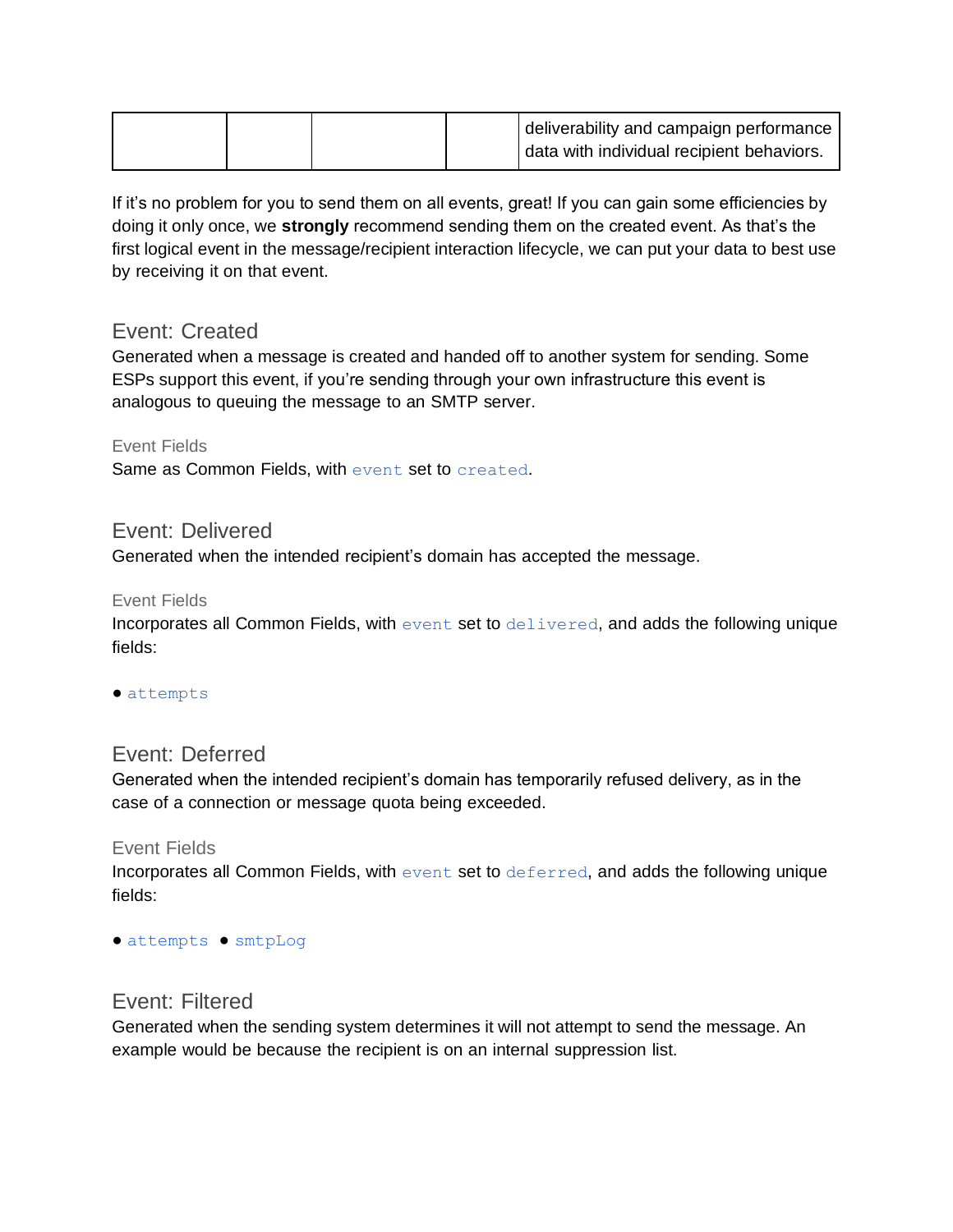Event Fields

Incorporates all Common Fields<sub>1</sub>, with event set to filtered, and adds the following unique fields:

● reason

#### Event: Bounced

Generated when the intended recipient's domain permanently refuses delivery for any reason.

#### Event Fields

Incorporates all Common Fields, with event set to bounced, and adds the following unique fields:

● bounceCode ● smtpLog

### Event: Read Generated when a recipient has opened the message.

#### Event Fields

Incorporates all Common Fields, with event set to read, and adds the following unique fields:

- deviceIP url
- userAgent

Event: Click Generated when a link embedded in the message has been clicked.

#### Event Fields

Incorporates all Common Fields, with event set to click, and adds the following unique fields:

- deviceIP url
- userAgent

<sup>1</sup> With the possible exception of *messageId* which may not yet have been generated. A case where the *filtered* event is generated AND *messageId* is present could be the case where the sender expires the message after several attempts to send it failed. Whether this case is represented as a *bounced* or *filtered* event is a matter of local policy. Bounces are factored into estimated impacts to reputation, so choose carefully.